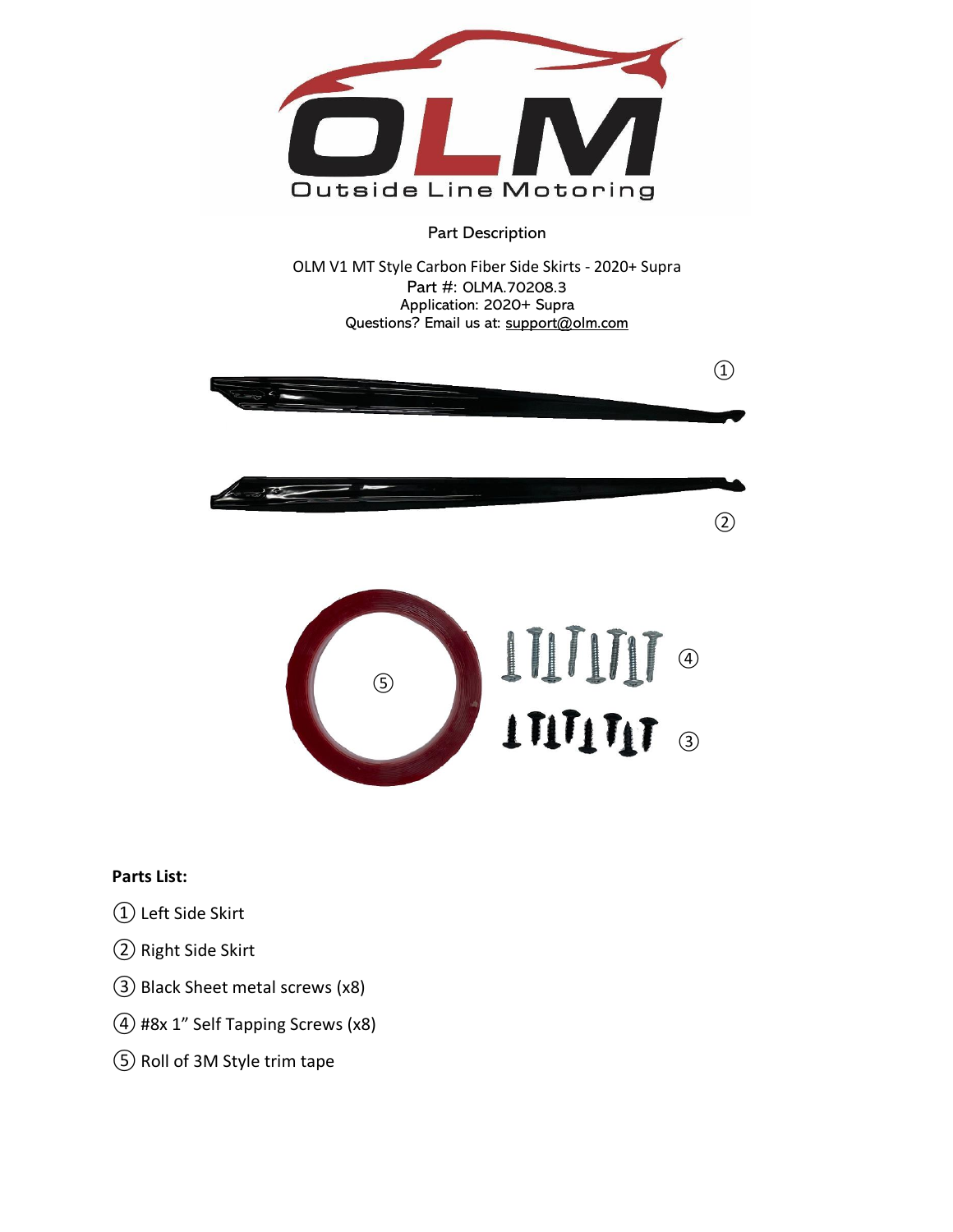## **Required Tools:**

Phillips screwdriver

Optional: Roll of masking tape. Used to help position skirts while mounting.

## **Installation Instructions:**

1 – Park the vehicle on a flat surface. Jack up the vehicle or use a vehicle lift if available.

2 – Along each side of the car under the rocker panel, clean the area thoroughly

3 – Offer up the side skirt to the corresponding side. The skirt will taper down in one direction, this is the front of the skirt. The skirts are molded as such to have a noticeable body line that matches the body line of the rocker molding. Take care to align the skirt as you see fit.

(Optional): Secure temporarily with masking tape, or have an assistant help hold in place.

(Optional) Use the roll of double-sided tape to help adhere the skirt to the underside of the rocker cover. If tape is used, please follow our 3M tape guidelines for best adhesion. [LINK HERE:](https://qrco.de/bcRUqm) https://qrco.de/bcRUqm

4 – Use 2 of the black coated sheet metal screws(3) and a Phillips screwdriver to drive the screws into the forward most, and rearward most holes in the skirt. The screws should selfthread with enough pressure. Take care not to over tighten.

5 – Using 2 of the #8 self-tapping screws(4), secure the middle of the skirt via the 2 smaller holes in the side skirt. Take care to not over tighten.

6 – Repeat steps 2-5 for the opposite side.

7 – Lower the vehicle and enjoy your new side skirts!

Questions or issues?

Please be sure to reach out to us at  $support@olm.com$  or contact dealer you purchased from for warranty support!